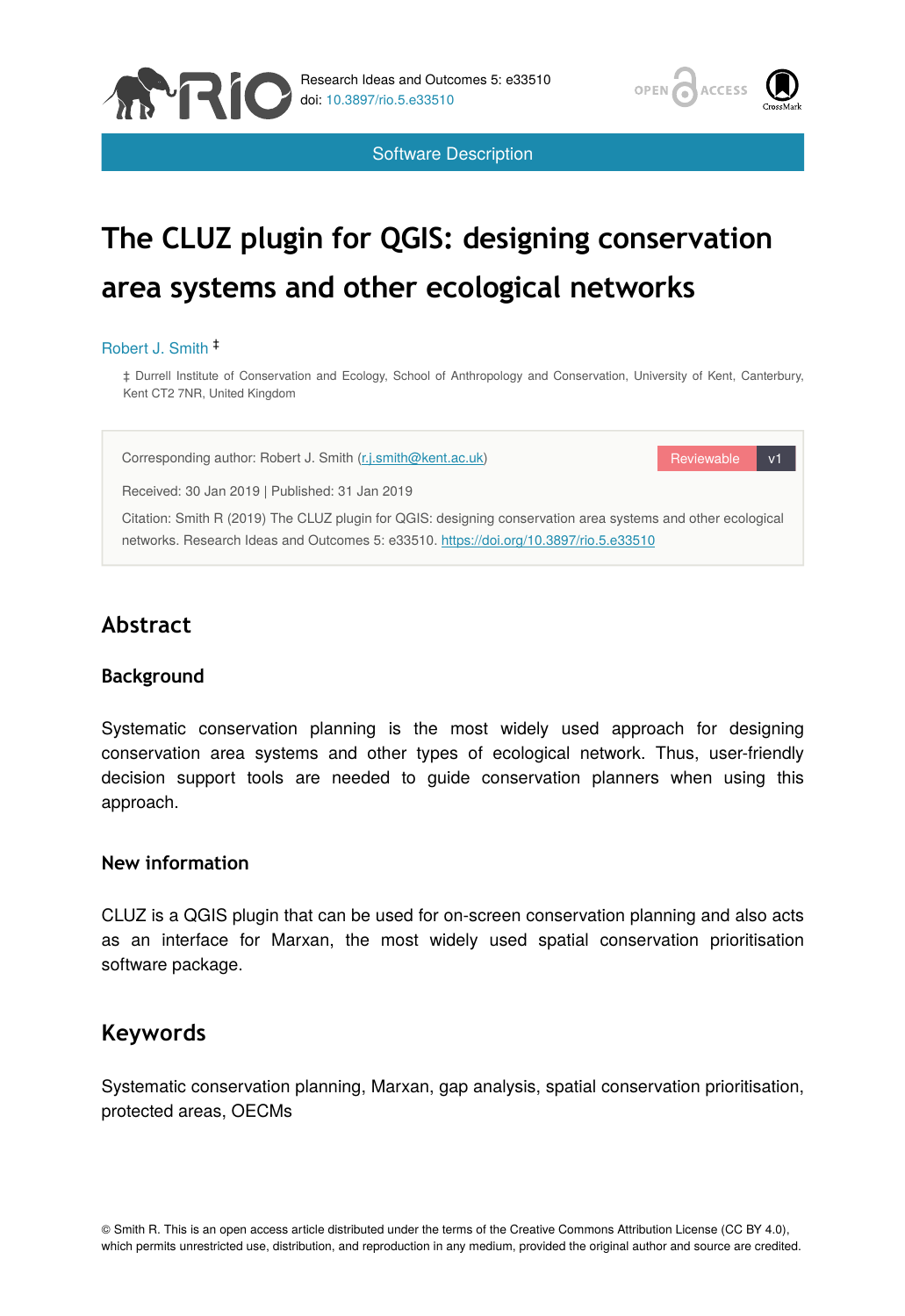# **Introduction**

One of the most important ways of tackling biodiversity loss is by creating and effectively managing conservation areas (Smith et al. 2018). However, most terrestrial and marine conservation area networks under-represent key species and ecosystems and are too small and isolated to be ecologically viable. Systematic conservation planning was designed to address these issues and uses decision science principles to identify where best to fill these gaps and produce ecologically coherent networks (Margules and Pressey 2000).

Systematic conservation planning commonly involves: dividing up the planning region into a series of planning units; identifying and setting targets for the important conservation features (valued species, ecosystems, ecological processes, etc); and; running spatial prioritisation software to identify the best sets of planning units that achieve the conservation goals. The most widely used software package is Marxan, an open source program that uses a simulated annealing approach to identify sets of priority areas that meet targets and maintain connectivity while minimising costs (Ball et al. 2009).

Marxan is very effective at identifying priority conservation areas but formatting the data, running the analyses and interpreting the results is not straightforward. Here we describe CLUZ (Conservation Land-Use Zoning software), a QGIS plugin (QGIS Development Team 2019) that was developed to overcome this problem and that can be used in three main ways:

### **1) Conservation area network gap analysis**

CLUZ is designed so users can create a conservation planning system for their planning region, which is based on a planning unit layer and text files that describe the conservation features, list the amount of each conservation feature in each planning unit, and describe how the planning units are spatially connected. CLUZ has functions to import the relevant conservation feature distribution data and specify which planning units are already conserved. Using these data, CLUZ then automatically carries out a gap analysis by reporting the extent to which the existing conservation areas meet the targets for all the conservation features (Fig. 1).

### **2) On-screen conservation planning**

CLUZ has a number of functions to show the distribution of each conservation feature and identify planning units with high biodiversity richness (Fig. 2). This lets the user identify potential new conservation areas and so fill any gaps in the conservation area network, thus meeting all the targets. This is done by selecting planning units using QGIS and then changing their status to Earmarked for conservation (Fig. 3). This lets people investigate different options in real-time and understand how modifying current or planned conservation area networks would impact the different conservation targets and goals.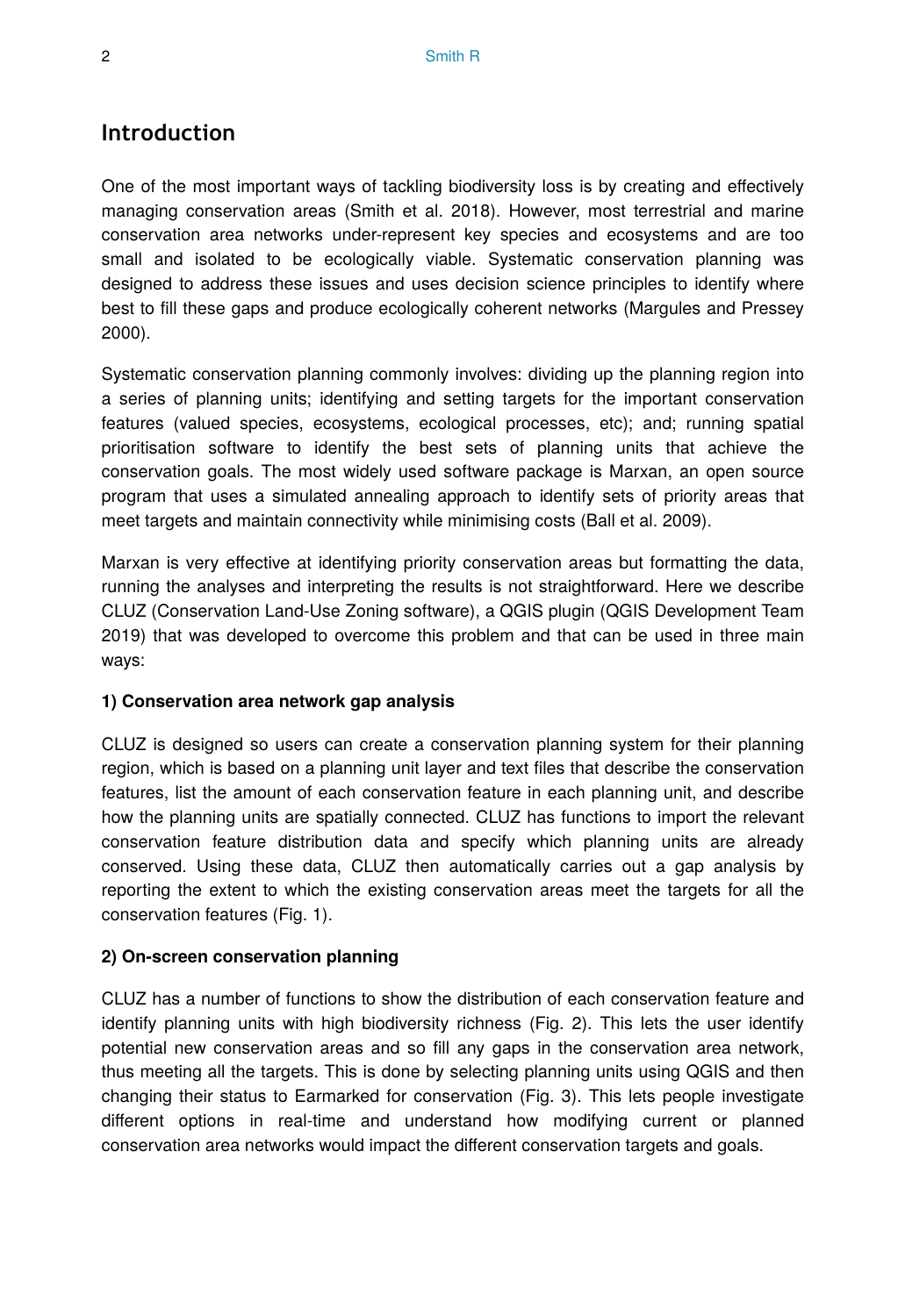|                                                 |       | $B \times$                  |               |        |              |           |                 |                |        |  |  |  |
|-------------------------------------------------|-------|-----------------------------|---------------|--------|--------------|-----------|-----------------|----------------|--------|--|--|--|
| $\sim$ $\boxtimes$ 0 <sup>2</sup> Bening units  |       | ■高大下石-津津口                   |               |        |              |           |                 |                |        |  |  |  |
| <b>Ed Conserved</b><br><b>Solution</b> Euclided |       |                             |               |        |              |           |                 |                |        |  |  |  |
| <b>El</b> Available<br><b>Ed Exmanded</b>       |       |                             |               |        |              |           |                 |                |        |  |  |  |
|                                                 |       |                             |               |        |              |           |                 |                |        |  |  |  |
|                                                 |       |                             |               |        |              |           |                 |                |        |  |  |  |
|                                                 |       | <b>Q</b> Target table       |               |        |              |           |                 |                | ×      |  |  |  |
|                                                 | $-16$ | Name                        | $T_{\rm YDE}$ | Terpet | Spt          | Conserved |                 | Total C.target | $\sim$ |  |  |  |
|                                                 |       | Montane aquatic             | $\mathbf{1}$  | 257.8  | 13           | 34        | 1221.43 0.00    |                |        |  |  |  |
|                                                 | l2    | Rockfaces                   | IL.           | 14.5   | 15           | 44        | 790.32          | $-0.00$        |        |  |  |  |
|                                                 | l٤    | Montane grassland           | $\mathbf{z}$  | 111.2  | 13           | 40        | 340.1           | 1000           |        |  |  |  |
|                                                 | ×     | Montane woodland            | IL.           | 5090.2 | 10           | 44        | 24998.55 0.00   |                |        |  |  |  |
|                                                 | Ιs    | Montane thicket             | ×.            | 2198.6 | 15           | $40 -$    | 10270.31 0.00   |                |        |  |  |  |
|                                                 | ı.    | Montane forest              | $\mathbf{z}$  | 69.5   | 15           | 14        | 175.00          | 400            |        |  |  |  |
|                                                 | l s:  | Acada nigrescens woodland 1 |               | 777,6  | 15           | 1134.05   | 6781.07 145.84  |                |        |  |  |  |
|                                                 | ١ø    | Acada bushland              | n             | 1077.2 | 10           | 2906.06   | 10100.05 269.70 |                |        |  |  |  |
|                                                 | 11    | Floodplain grassland        | 12            | 1922.4 | 12           | 1309.43   | 4382.53 72.60   |                |        |  |  |  |
|                                                 | 12    | <b>Reed beds</b>            | $\mathbf{z}$  | 672.4  | 12           | 925.93    | 1639.30 137.71  |                |        |  |  |  |
|                                                 | 13    | <b>Riverine thicket</b>     | 12            | 592.8  | 12           | 418.59    | 1473.55 70.61   |                |        |  |  |  |
|                                                 | 14    | <b>Riverine forms</b>       | $\mathbb{Z}$  | 432.4  | 12           | 814.67    | 1106.03 100.41  |                |        |  |  |  |
|                                                 | 18    | Terminalia woodland         |               | 2211.6 | 12           | 1545.04   | 9786.92 69.85   |                |        |  |  |  |
|                                                 | 19    | Woodland on red sands       |               | 342.2  | 15           | 410.26    | 1728.04 119.89  |                |        |  |  |  |
|                                                 |       |                             |               |        | <b>Close</b> |           |                 |                |        |  |  |  |
|                                                 |       |                             |               |        |              |           |                 |                |        |  |  |  |

### Figure 1. doi

Screenshot of QGIS showing the planning units layer and CLUZ target table. The CLUZ target table provides details on all the conservation features, including the **PC\_target** field showing the "gap" features that are currently under-represented.



### Figure 2. doi

Screenshots of QGIS showing on the left, a CLUZ distribution map of one of the conservation features, and on the right a map of the number of conservation features found in each planning unit.

#### **3) Running Marxan**

CLUZ is designed to run the Marxan spatial conservation prioritisation software package. It has functions to: export all the CLUZ data into the correct Marxan format; decide on the analysis parameter values by running a set of calibration tools; run Marxan and display the results (Fig. 4), and; import and display previous Marxan results. It also includes functionality to run MinPatch, a set of scripts designed to modify Marxan outputs so that every priority area is larger than a specified size threshold (Smith et al. 2010).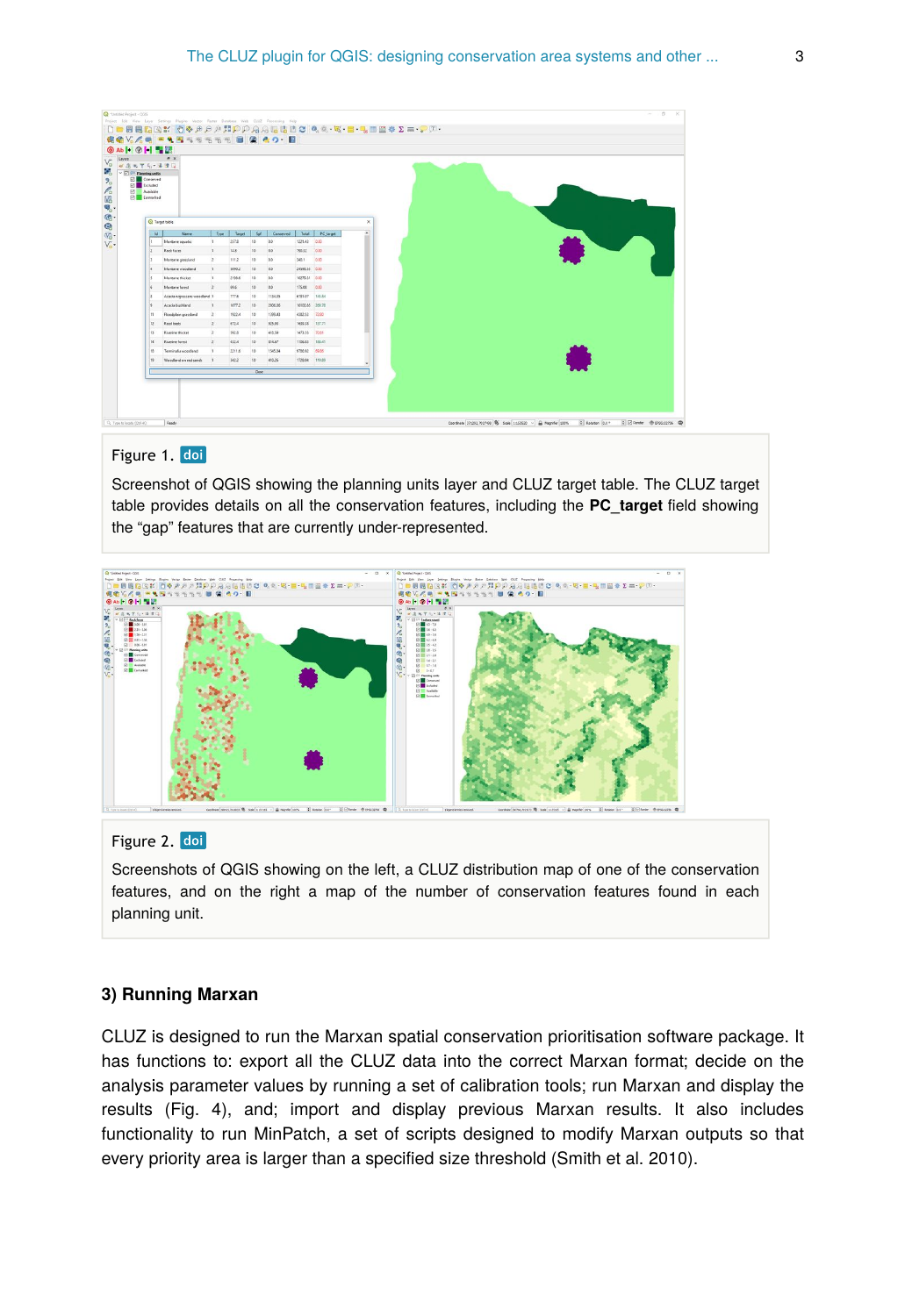|                                                       |     | $R \times$                   |                |        |                 |           |                 |           |  |  |  |
|-------------------------------------------------------|-----|------------------------------|----------------|--------|-----------------|-----------|-----------------|-----------|--|--|--|
| ■ 店 W 〒 Si → Il Q Targettable                         |     |                              |                |        |                 |           |                 |           |  |  |  |
| $\sim$ $\Box$ <sup>01</sup> Bening units              | id. | Name                         | Type:          | Target | Set             | Conserved | Tetal           | PC target |  |  |  |
| <b>Ed Conserved</b><br><b>S2</b> Excluded             |     | Montane aquatic              | h.             | 257.8  | 10 <sub>1</sub> | 13.69     | 1221.43 5.31    |           |  |  |  |
| <b>El</b> Available                                   |     | Rock faces                   | $\mathbb{R}^n$ | 14.8   | 10 <sup>°</sup> | 51.32     | 790.32          | 346.76    |  |  |  |
| <b>Ed Exemploy</b>                                    |     | Montane grassland            | $\overline{z}$ | 111.2  | 10              | 1.63      | MA1             | 1.47      |  |  |  |
|                                                       |     | Montane woodland             | $\mathbb{R}^n$ | 5090.2 | 10 <sup>°</sup> | 590.08    | 24908.55 11.50  |           |  |  |  |
|                                                       |     | <b>Montane thicket</b>       | ×              | 2198.6 | 10              | 608.08    | 10279.31 27.66  |           |  |  |  |
|                                                       |     | <b>Montane forest</b>        | $\mathcal{P}$  | 69.6   | 10 <sup>°</sup> | 25.0      | 175.00          | 35.92     |  |  |  |
|                                                       |     | Acacia nigrescens weedland 1 |                | 777.6  | 10 <sup>°</sup> | 1134.05   | 6781.07 145.54  |           |  |  |  |
|                                                       |     | Acada bushland               | $\mathbb{Z}$   | 1077.2 | 10 <sup>°</sup> | 2006.06   | 10100.05 269.78 |           |  |  |  |
|                                                       | 11  | Reedplain grassfand          | $\overline{z}$ | 1922.4 | 10              | 1399.43   | 4382.53 72.80   |           |  |  |  |
|                                                       | 12  | Reed beck                    | z              | 672.4  | $10^{\circ}$    | 925.93    | 1639.38         | 137.71    |  |  |  |
| Q Change Status panel                                 |     | ×                            | lz             | 592.8  | 10              | 418.59    | 1473.55 70.61   |           |  |  |  |
|                                                       |     |                              |                | 432.4  | 10 <sup>°</sup> | 814.67    | 1106.03         | 133.41    |  |  |  |
| <b>Co Set as Available</b>                            |     |                              |                | 2211.6 | 10              | 1545.04   | 9786.92         | 09.86     |  |  |  |
| O Set as Earnarius                                    |     |                              |                | 342.2  | 10 <sub>1</sub> | 410.26    | 1720.04 119.00  |           |  |  |  |
|                                                       |     |                              |                |        | <b>Cost</b>     |           |                 |           |  |  |  |
| Allon changes<br>Tts Conserved and<br>Evoluded status |     |                              |                |        |                 |           |                 |           |  |  |  |
|                                                       |     |                              |                |        |                 |           |                 |           |  |  |  |
| G Set as Conserved                                    |     |                              |                |        |                 |           |                 |           |  |  |  |
|                                                       |     |                              |                |        |                 |           |                 |           |  |  |  |
| O Set as thickded                                     |     |                              |                |        |                 |           |                 |           |  |  |  |
|                                                       |     |                              |                |        |                 |           |                 |           |  |  |  |
| Targets net: 7 of 15                                  |     |                              |                |        |                 |           |                 |           |  |  |  |

### Figure 3. doi

Screenshot of QGIS showing the planning units layer, CLUZ target table and Change Status panel. The Change Status Panel was used to change the status of the patch of planning units in the northwest of the planning region from Conserved to Earmarked. This updated the target table, which shows that adding this new patch to the protected area network would meet the target for rock faces and would contribute towards targets for another five conservation features.



### Figure 4. doi

Screenshots from QGIS showing the two Marxan outputs displayed in CLUZ. The map on the left shows the best portfolio of planning units selected by Marxan, while the map on the right shows the selection frequency score of each planning unit based on running Marxan ten times, with planning units in red being selected in every one of the ten Marxan runs.

# **Project description**

Funding: this work was funded by the [UK Government's Darwin Initiative](http://www.darwininitiative.org.uk/).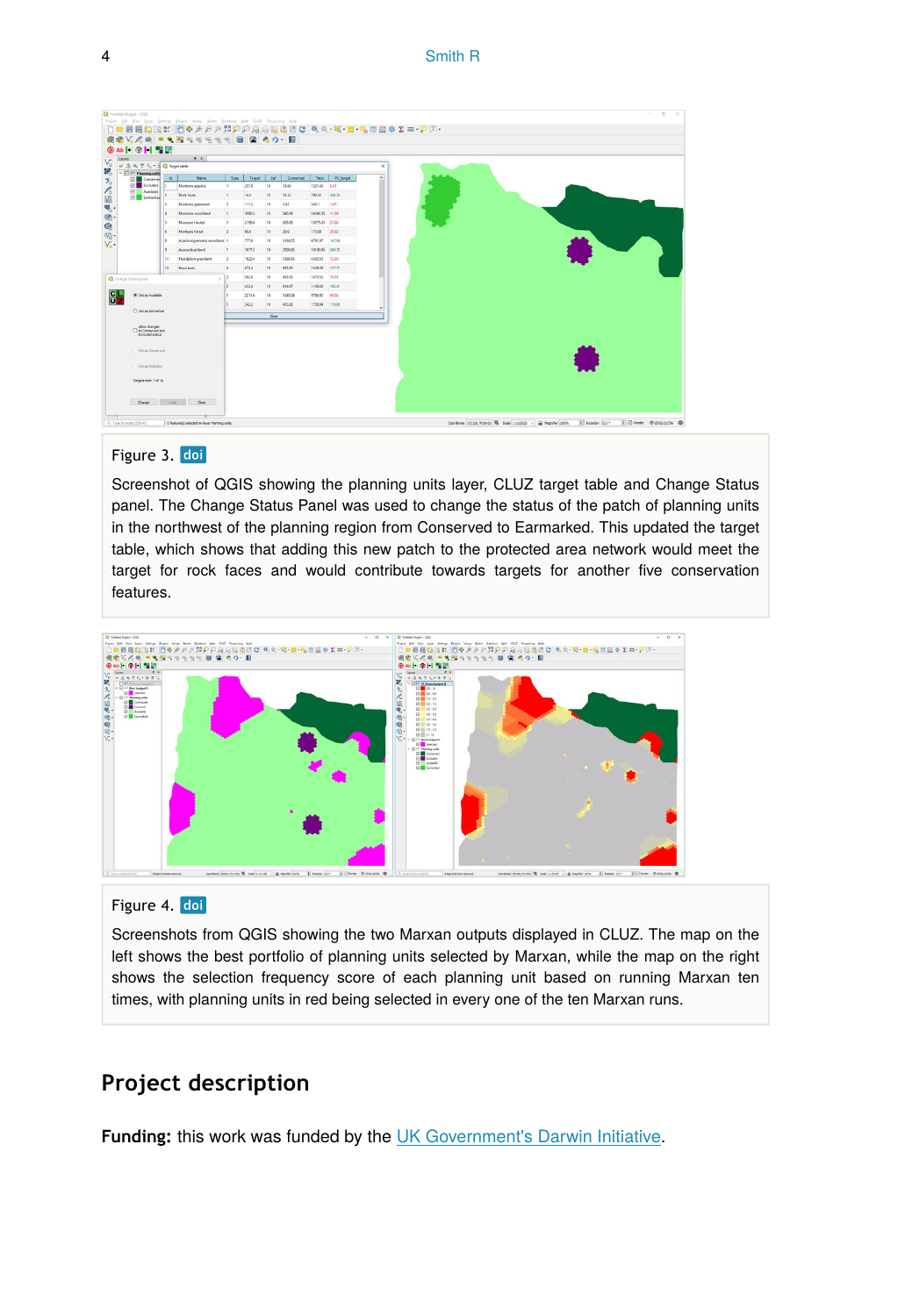# **Web location (URIs)**

**Homepage:** <https://anotherbobsmith.wordpress.com/software/cluz/>

**Download page:** <https://plugins.qgis.org/plugins/cluz/>

# **Technical specification**

**Platform:** QGIS v3

**Programming language:** Python

### **Repository**

**Type:** Git

**Browse URI:** [https://github.com/AnotherBobSmith/CLUZ\\_QGIS3](https://github.com/AnotherBobSmith/CLUZ_QGIS3)

# **Usage rights**

**Use license:** Other

**IP rights notes:** GNU General Public License v2.0

# **Acknowledgements**

Thanks to Neil Burgess, Simon Ferrier, Nigel Leader-Williams, Tom Mullier, Hugh Possingham and Matt Watts for their advice in producing this and previous versions of CLUZ. This version of CLUZ built on a previous version developed for QGIS v2 on a project led by the [UN Environment World Conservation Monitoring Programme](https://www.unep-wcmc.org/) and with funding from the [Global Environment Fund](https://www.thegef.org/).

# **References**

- Ball I, Possingham H, Watts M (2009) Marxan and relatives: software for spatial conservation prioritization. In: Moilanen A, Wilson K, Possingham H (Eds) Spatial Conservation Prioritization: quantitative methods and computational tools. Oxford University Press, Oxford, 185-195 pp.
- Margules CR, Pressey RL (2000) Systematic conservation planning. Nature 405 (6783): 243‑253. <https://doi.org/10.1038/35012251>
- QGIS Development Team (2019) QGIS Geographic Information System. 3. Open Source Geospatial Foundation Project. URL:<http://qgis.osgeo.org>